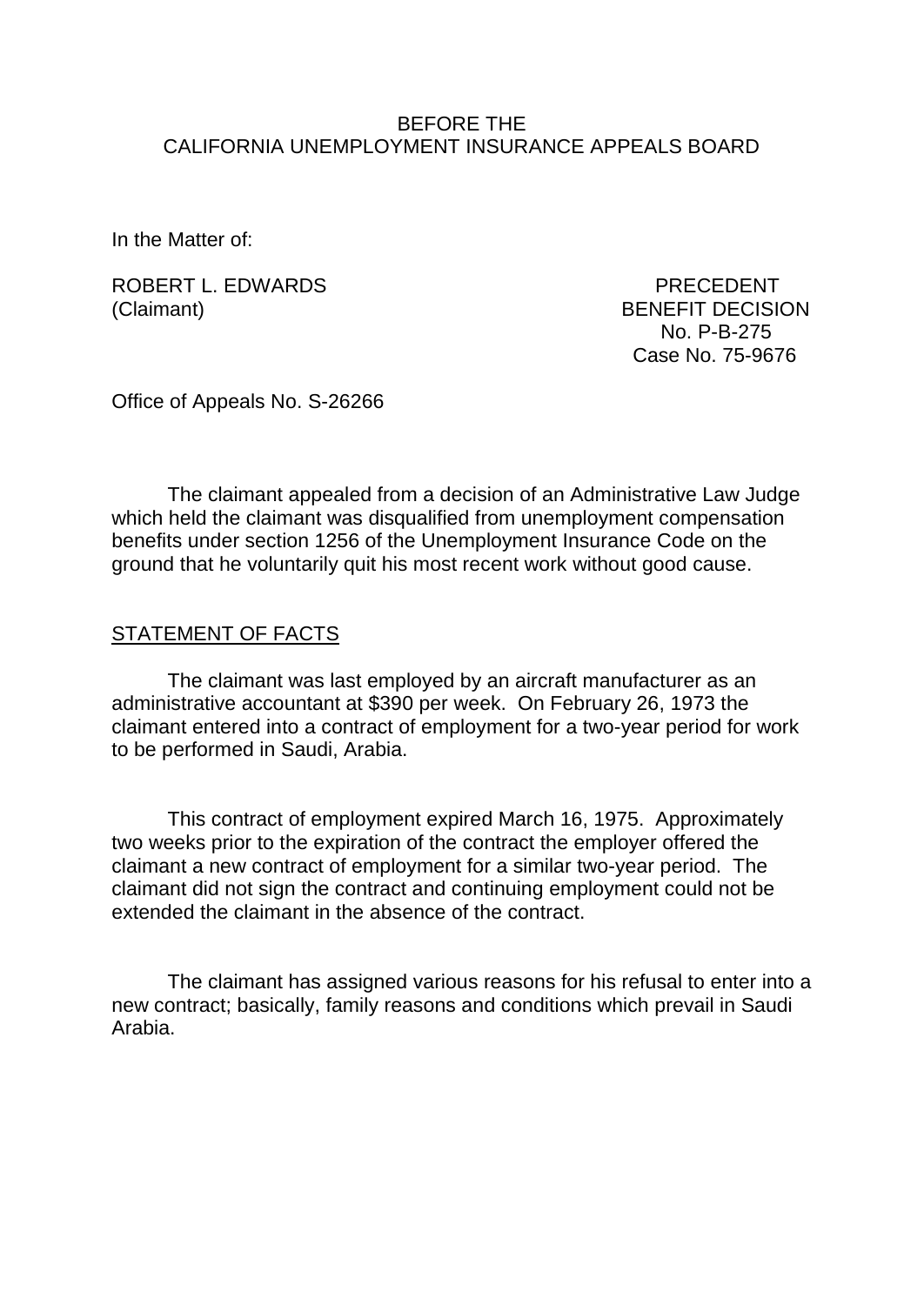# REASONS FOR DECISION

Section 1256 of the Unemployment Insurance Code provides that the claimant shall be disqualified for benefits if he has left his most recent work voluntarily without good cause or has been discharged for misconduct connected with his most recent work.

A claimant's basic entitlement to benefits must be determined in light of the circumstances under which he leaves work. Accordingly, it is frequently necessary to resolve the question as to whether such leaving was a result of one or the other of the two alternatives set forth (Section 1256, Unemployment Insurance Code; Appeals Board Decisions Nos. P-B-27, P-B-37 and P-B-39). On the other hand, section 1256 is not invoked where a claimant leaves work because of the inability of an employer to extend further work to the claimant due to a reduction in production requirements or lack of business. A similar result is achieved where the particular work assignment is completed.

An employment relationship is for all intents and purposes a contractual one, whether express or implied. This concept was first enunciated by this Board in Appeals Board Decision No. P-B-78 and, whether oral or in writing, is enforceable under California law.

The most frequent occurrence is an implied contract of indefinite tenure, as evidenced by written application for employment which is accepted by the employer. Although such agreements of hire may be indeterminate in nature, nevertheless all conditions of employment, including the nature of the work, the hours of employment and the wages to be paid are specifically understood. If such an implied contract is enforceable, certainly the parties to the agreement are competent to set forth the precise terms and conditions of employment in writing, including the specific term during which the contract is to be in force. It is just such a writing that we are now called upon to consider.

The employment extended to and accepted by the claimant embraced work to be performed Overseas. It was definite in its terms and the employment relationship could continue only during the effective period of the contract. Upon breach of any of the terms and conditions of that agreement, either party would have had recourse to the courts for the breach. It is the status of the claimant upon the completion of the contract that we herein consider.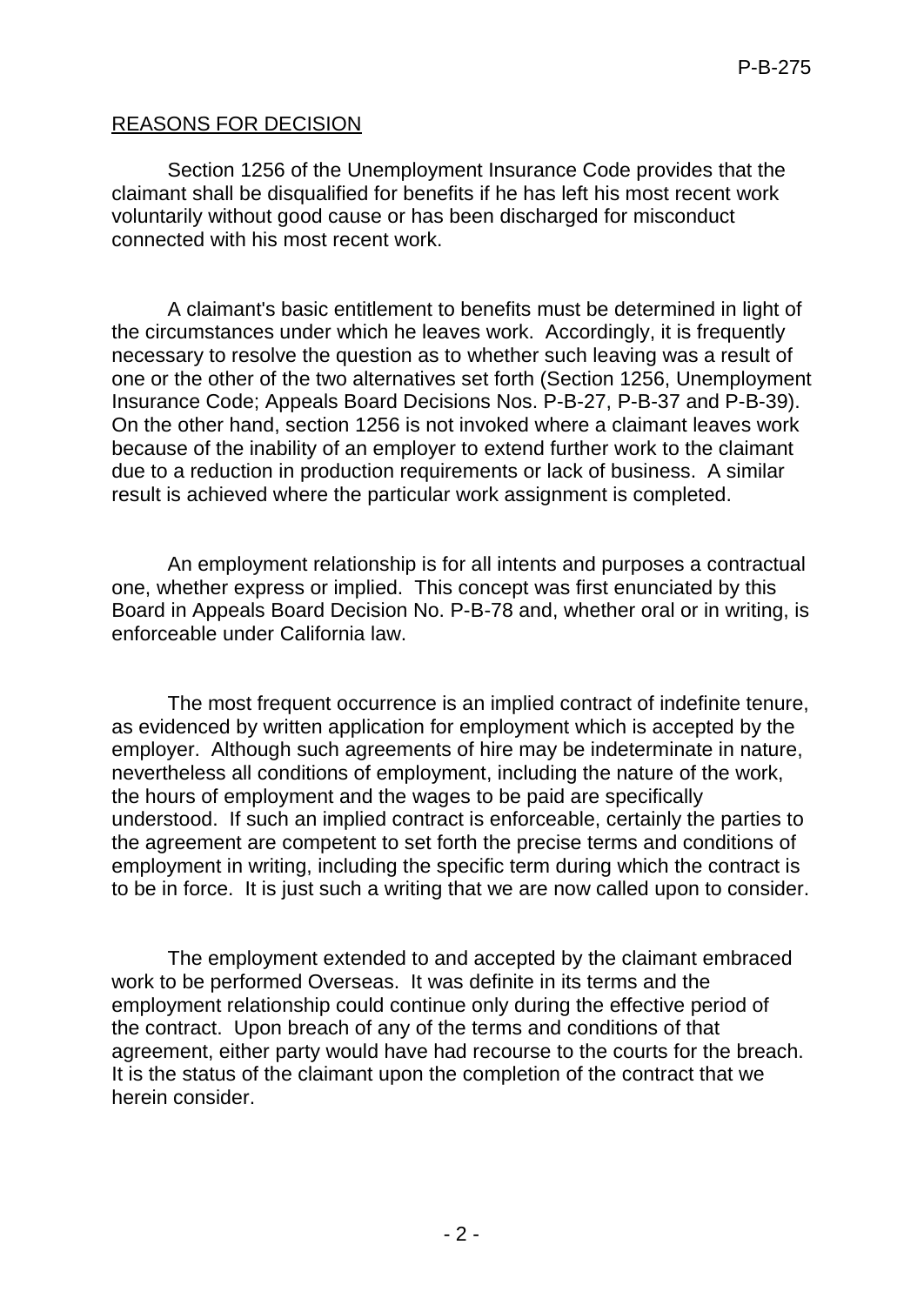In Appeals Board Decision No. P-B-116, a claimant had entered into a contract for employment with the federal government for a period of 180 days. The claimant performed under the contract throughout its effective time. Prior to the expiration of such contract, the claimant was offered a subsequent contract to continue in employment for a period of 40 days. This contract was refused by the claimant because of dissatisfaction with the terms and conditions, and the employment relationship ended.

Earlier decisions of this Board were reviewed and it was held therein that in refusing to continue in employment and accept an offer of continued work the claimant had, in effect, voluntarily left such work without good cause. In so concluding, one of the earlier Benefit Decisions (Benefit Decision No. 6741) was specifically disaffirmed.

In Benefit Decision No. 6741 a school teacher with a federal agency had worked under a contract of employment in the Phillipines. The contract was for a 10-month period - from August 28 through June 3. In December the claimant was offered an opportunity to execute a subsequent contract for the following school year which would have similarly run from August through June. The contract was refused inasmuch as the claimant desired to return to the continental United States.

It was therein held that a contract of employment, whether personal between the employer and employee, or impersonal, as evidenced by collective bargaining agreements between unions and industry, must be observed; particularly, where the agreements are specific with respect to the duration of the period of employment. It was accordingly concluded that the claimant's employment terminated with the expiration of the agreement of employment and the claimant was at that time involuntarily unemployed. Douglas Aircraft Company v. California Unemployment Insurance Appeals Board (1960), 180 Cal. App. 2d 636, 4 Cal. Rptr. 723 was cited in support of such position.

Reviewing the two cases, we believe the rationale expressed in the earlier Benefit Decision to be the more appropriate. The termination of an employment relationship in keeping with a specific contract of employment, whether written or oral, is a termination mutually acceptable and binding upon the employer and the employee. While it may be that a new contract which is equally mutually acceptable to the parties could renew the employment relationship, neither party is legally obligated to offer or accept such contract. We find herein that this claimant satisfied a specific period of employment and became unemployed in keeping with the terms of the agreement.